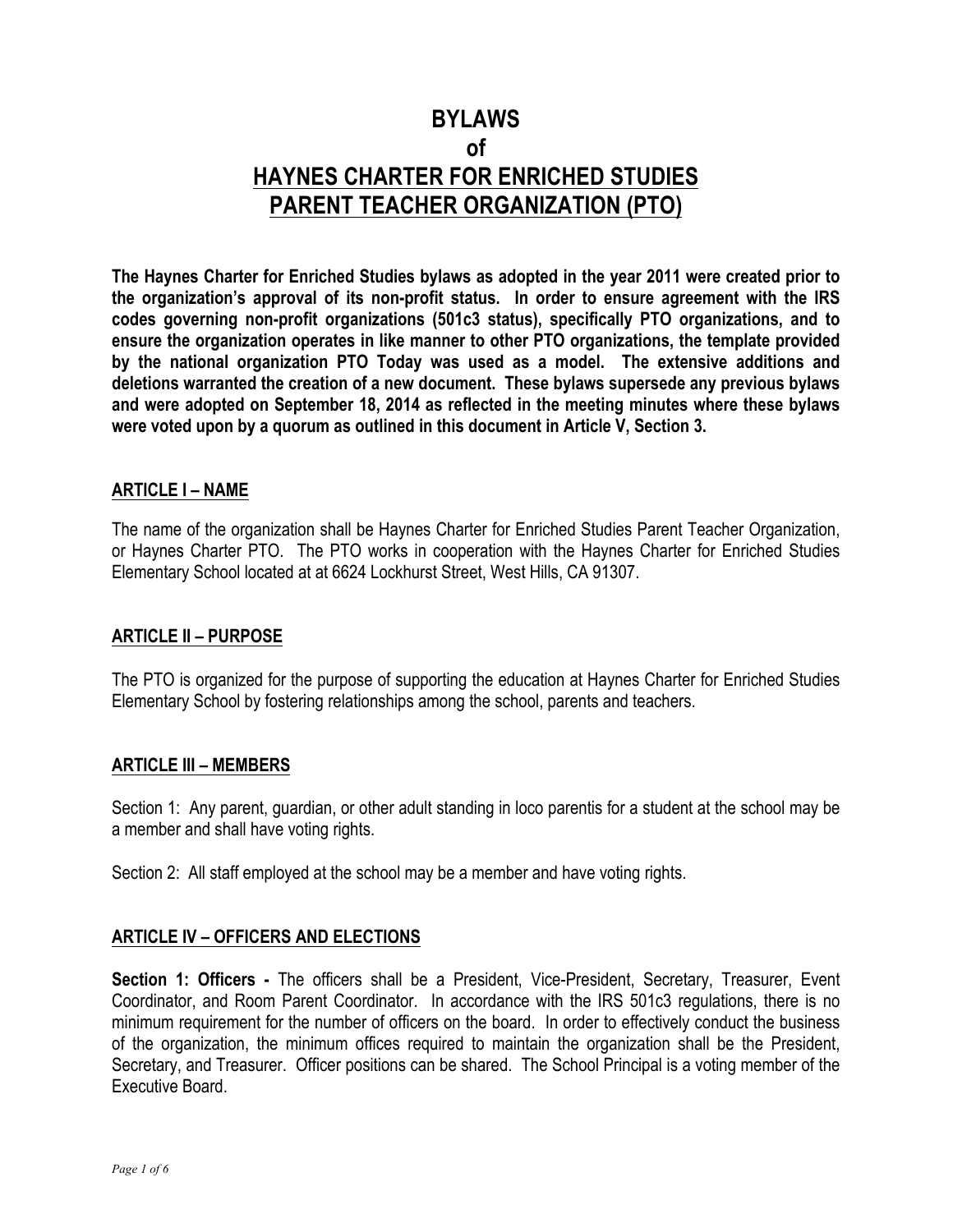- **a. President** The president shall preside over meetings of the organization and Executive Board, serve as the primary contact for the Principal, represent the organization at meetings outside the organization, serve as an ex-officio member of all committees, and coordinate the work of all officers and committees so that the purpose of the organization is served.
- **b. Vice President**  The vice president shall assist the president and carry out the president's duties in his or her absence or inability to serve.
- **c. Secretary**  The secretary shall keep all records of the organization, take and record minutes, prepare the agenda, handle correspondence, and arrange for notices of meetings to the membership. The secretary also keeps the Meeting Folder up to date, including copies of the minutes, bylaws, rules, and brings the folder to meetings.
- **d. Treasurer**  The treasurer shall receive all funds of the organization, keep accurate record of receipts and expenditures, and pay out funds in accordance with the approval of the Executive Board. He or she will present a financial statement at every meeting and at other times of the year when requested by the Executive Board, and make a full report at the end of the year.
- **e. Event Coordinator** The Event Coordinator shall coordinate fundraising efforts decided upon by the Executive Board. The Event Coordinator is not required to head every fundraising effort, and may convene a committee or enlist a chair.
- **f. Room Parent Coordinator** The Room Parent Coordinator shall assist teachers, where necessary, in obtaining a designated Room Parent for their classroom. The Room Parent Coordinator shall endeavor to communicate the activities of the PTO. Such endeavors may include communications, meetings, or other manner through which securing individual room involvement is maximized. The position may also include active recruitment for events and/or volunteer activities.

## **Section 2: Nominations and Elections**

- **a.** Nominations should open one month prior to the election and last five days.
- **b.** Nominees should receive their Acceptance of Nomination form within 5 days of the close of nominations and distributed in total on the same day.
- **c.** Acceptance of the Nomination for each position should be turned in in 5 school days prior to the election.
- **d.** Elections should be held two weeks prior to the last instruction day for the year.
- **e.** The election itself should be held one hour in the morning and one hour in the late afternoon or evening to allow the larges number of members to cast their vote.
- **f.** Each PTO member shall vote only once in the election.
- **g.** A ballot should include all nominees who have turned in their signed and accepted Acceptance of Nomination Form.
- **h.** Ballots should be anonymous.
- **i.** A school staff member not on the ballot and a PTO Board Member not on the ballot should be present to collect ballots in a ballot box to maintain vote anonymity.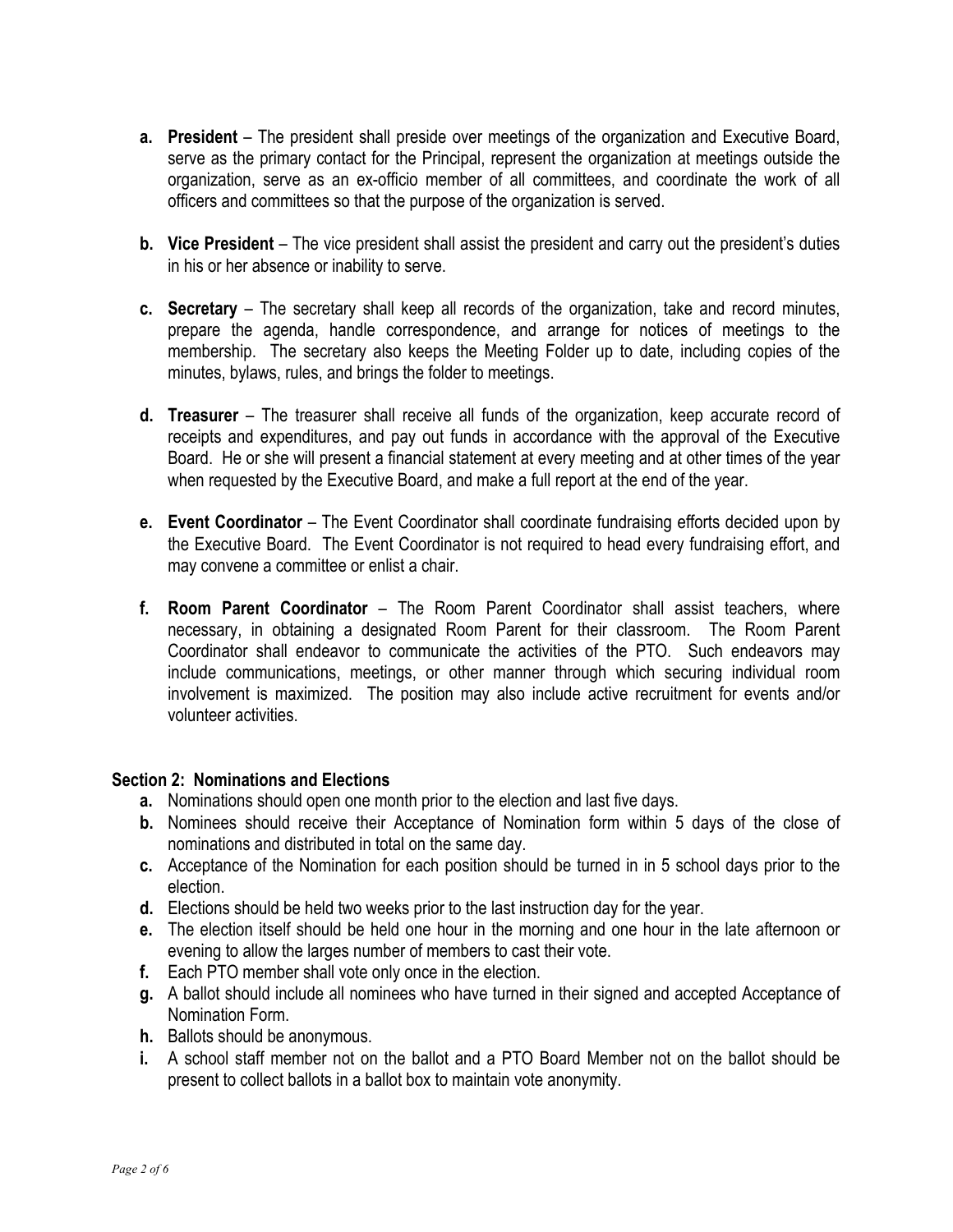- **j.** The Principal or staff designee plus one Executive Board member not on the ballot should count the votes the first morning following the election.
- **k.** The candidate with the majority of votes will hold the position for the following year.
- **l.** Every effort should be made to notify candidates of the election result pertinent to their office, using the established means of communication.
- **m.** Following attempted candidate notification, regardless of success, the results of the election shall be posted by the established means of communication.
- **n.** In the event of a tie for any office, a run-off election will be held within 5 days, using the same election processes, excluding the nomination process.

**Section 3: Eligibility** – Any PTO member in good standing may become an officer of the PTO.

**Section 4: Terms of Office** – Officers are elected for one school year. Each person elected shall hold only one office at a time.

**Section 5: Vacancies** – If there is a vacancy in the office of the president, the vice president will become the president. If there is a vacancy in any other office, Executive Board members shall decide on candidates to fill the vacancy at any time during the year.

**Section 6: Removal from Office -** Officers may be removed from office with or without cause by a twothirds vote of those present (assuming a quorum of Executive Board members) at a regular meeting where previous notice has been given.

# **ARTICLE V – MEETINGS**

**Section 1: General PTO Meetings** – General PTO meetings should be held monthly, on an established regular schedule, to be determined by the Executive Board, based on the likelihood of an Executive Board quorum and the availability of the Principal. The Executive Board may also change the established regular meeting day and time at least five days ahead of the scheduled meeting. There should be a minimum of 5 meetings per year. A member may request to have a topic added to the agenda at least two days prior to the meeting. The topic should differ from existing agenda items. A member may speak on a PTO-related issue. Each member should have a time limit of 2 minutes. Time may be kept by an Executive Board member.

**Section 2: Special Meetings.** Special meetings may be called by the president, any two members of the Executive Board, or five general members by submitting a written request to the secretary. Notice of the special meeting shall be sent to members at least 10 days prior to the meeting.

**Section 3 – Quorum for the Purposes of Voting, excluding Officer Elections** – One member more than one-half the Executive Board plus five (5) members of the PTO present and voting, constitute quorum for the purpose of voting, excluding Officer Elections.

# **ARTICLE VI – EXECUTIVE BOARD**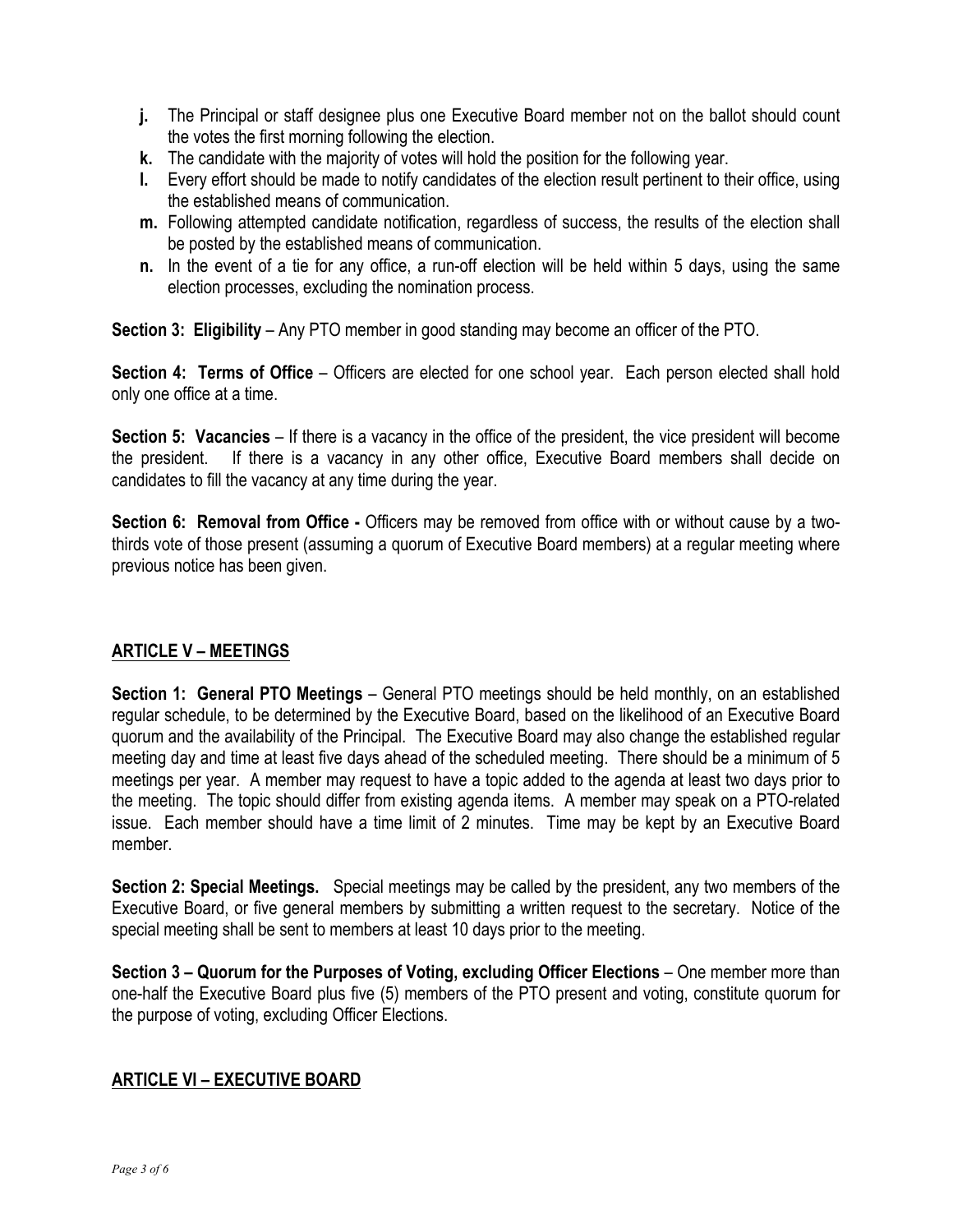**Section 1: Membership** - The Executive Board shall consist of the officers and the Principal.

**Section 2: Duties** - The duties of the Executive Board shall be to transact business between meetings which may include: prepare for a general meeting, create standing rules and policies, create standing and temporary committees, approve routine bills, and prepare reports and recommendations to the membership.

**Section 3: Meetings** - Executive Board meetings may be scheduled during the year at any time, as necessary.

**Section 4: Quorum** – Half the number of Board members plus one constitutes a quorum.

**Section 5: Contract** - Contract signing authority is limited to the President or the President's designee.

## **ARTICLE VII – COMMITTEES**

**Section 1: Membership** - Committees may consist of members and Board members, with the president acting as an ex officio member of all committees.

**Section 2: Formation** - The Board may appoint additional committees as needed.

#### **ARTICLE VIII – FINANCES**

**Section 1:** The treasurer shall keep accurate records of any disbursements, income, and bank account information.

**Section 2:** The Board will follow the current PTO Monetary Policies and Procedures. Any changes to the PTO Monetary Policies and Procedures must be approved by the Executive Board and the Principal.

**Section 3:** The Board will adhere to all IRS regulations regarding the 501c3, non-profit status of the organization, including but not limited to dissolution and tax reporting.

**Section 4:** The fiscal year shall coordinate with the school year.

## **ARTICLE IX – PARLIAMENTARY AUTHORITY**

Robert's Rules of Order shall govern meetings when they are not in conflict with the organization's bylaws.

## **ARTICLE X - AMENDMENTS**

These bylaws may be amended at any regular or special meeting, previous notice given through the usual methods of communication. Amendments will be approved by a two-thirds vote of those present, assuming a quorum.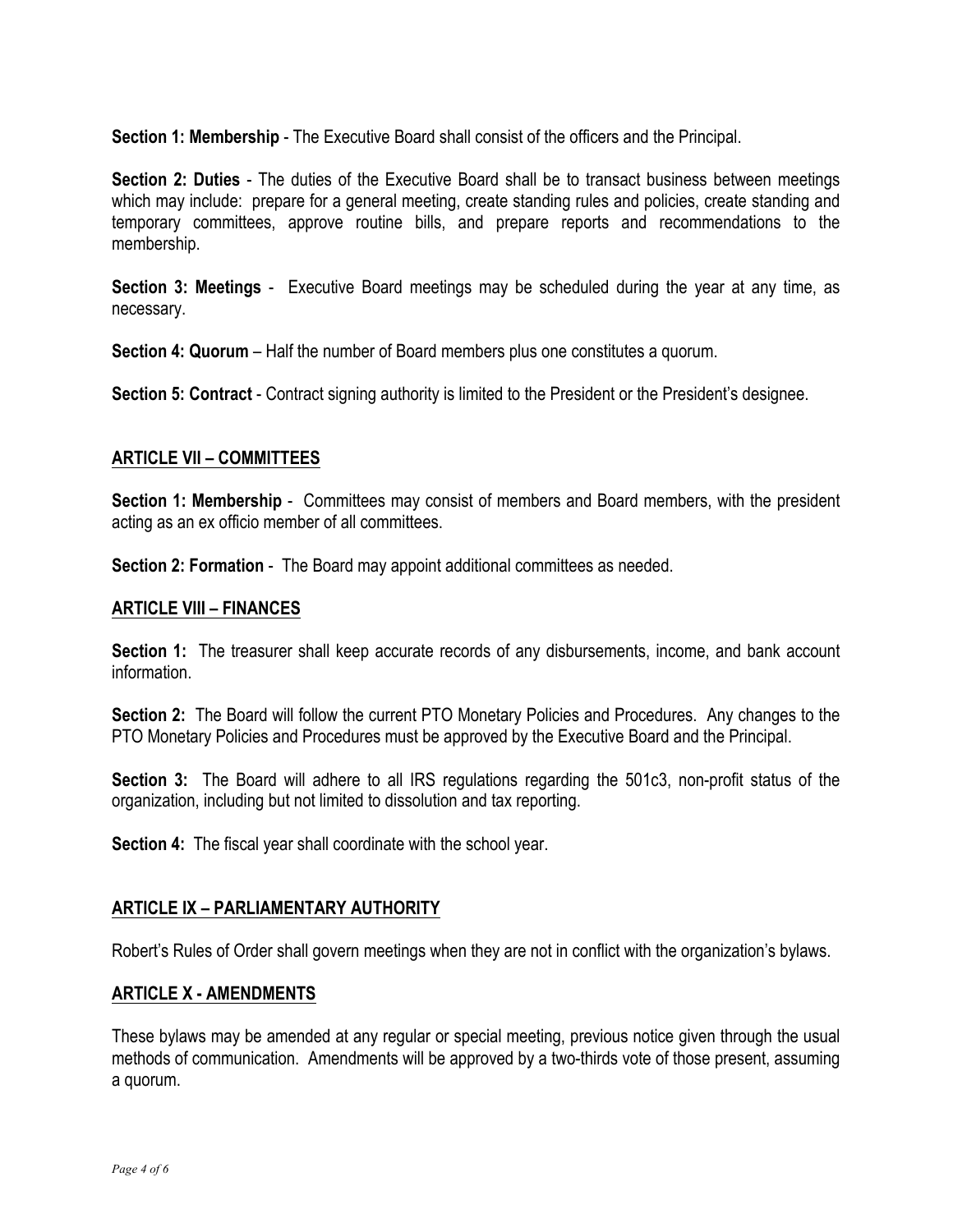# **ARTICLE XI – CONFLICT OF INTEREST POLICY**

**Section 1: Purpose -** The purpose of the conflict of interest policy is to protect this tax-exempt organization's interest when it is contemplating entering into a transaction or arrangement that might benefit the private interest of an officer or member of the organization or might result in a possible excess benefit transaction. This policy is intended to supplement but not replace any applicable state and federal laws governing conflict of interest applicable to nonprofit and charitable organizations.

## **Section 2: Definitions**

- **a. Interested Person** Any member of a committee with Executive Board-delegated powers who has a direct or indirect financial interest, as defined below, is an interested person.
- **b. Financial Interest -** A person has a financial interest if the person has, directly or indirectly, through business, investment or family:
	- i. an ownership or investment interest in any entity with which the organization has a transaction or arrangement.
	- ii. a compensation arrangement with the organization or with any entity or individual with which the organization has a transaction or arrangement.
	- iii. a potential ownership or investment interest in, or compensation arrangement with, any entity or individual with which the organization is negotiating a transaction or arrangement. "Compensation" includes direct an indirect remuneration as well as gifts or favors that are not insubstantial.
	- iv. A financial interest is not necessarily a conflict of interest. Under Section 3b, a person who has a financial interest may have a conflict of interest only if the appropriate Executive Board of committee decides that a conflict of interest exists.

## **Section 3: Procedures**

- **a. Duty to Disclose -** In connection with any actual or possible conflicts of interest, an interested person must disclose the existence of the financial interest and be given the opportunity to disclose all material facts to the directors and members of committees with Executive Boarddelegated powers who are considering the proposed transaction or arrangement.
- **b. Determining Whether a Conflict of Interest Exists -** After disclosure of the financial interest and all material facts, and after any discussion with the interested person, the board or committee involved will evaluate and decide whether a conflict of interest exists.
- **c. Procedures for Addressing the Conflict of Interest -** After exercising due diligence, the Executive Board or committee shall determine whether the organization can obtain, with reasonable efforts, a more advantageous transaction or arrangement from a person or entity that would not give rise to a conflict of interest. The Executive Board or committee shall determine by a majority vote whether the transaction or arrangement is in the organization's best interest, for its own benefit, and whether it is fair and reasonable.
- **d. Violations of the Conflict of Interest Policy -** If the Executive Board or committee has reasonable cause to believe a member has failed to disclose actual or possible conflicts of interest, it shall inform the member of the basis for such belief and afford the member an opportunity to explain the alleged failure to disclose. If, after hearing the member's response and after making further investigation as warranted by the circumstances, the Executive Board